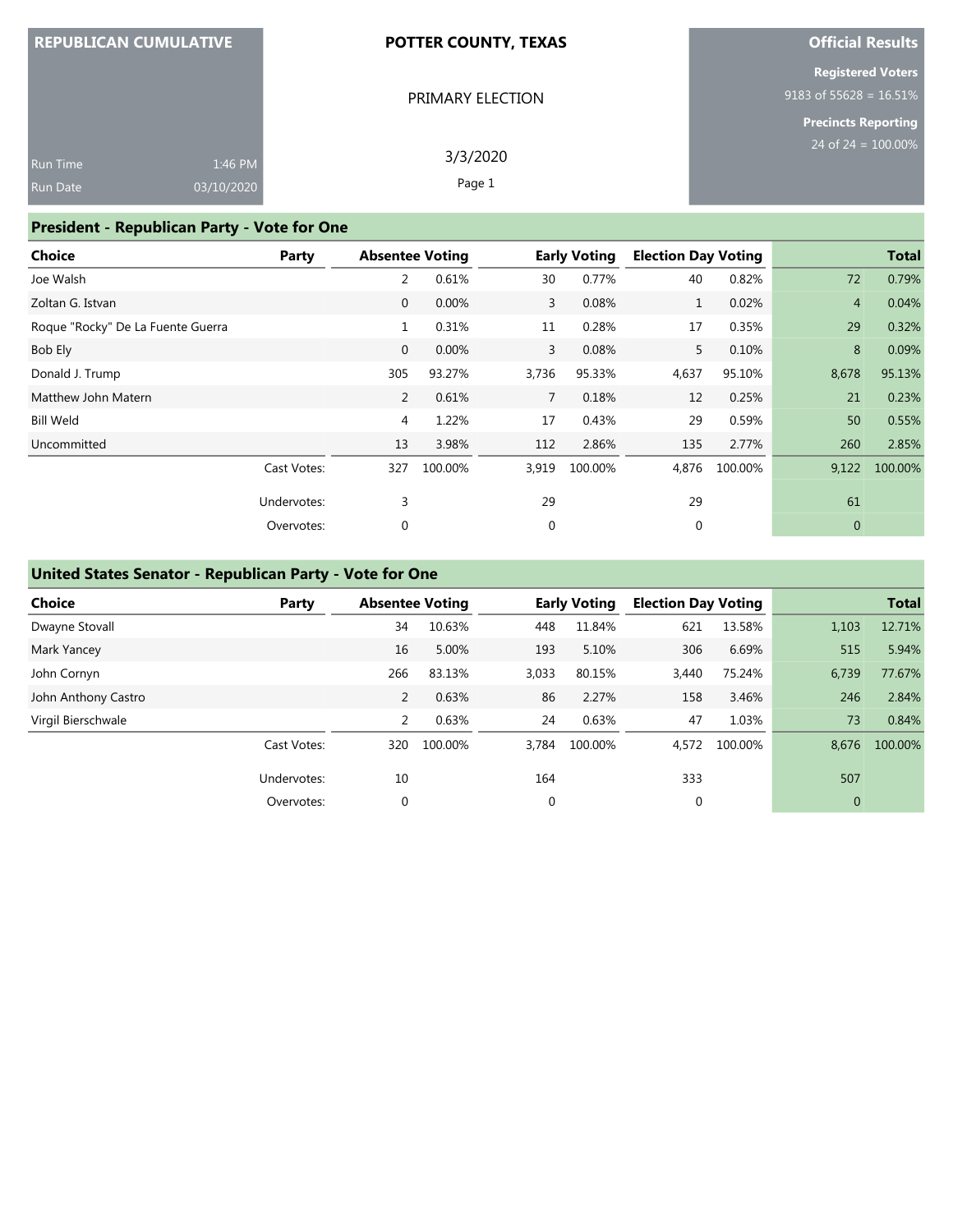## **REPUBLICAN CUMULATIVE**

#### **POTTER COUNTY, TEXAS**

PRIMARY ELECTION

## **Official Results**

**Registered Voters** 9183 of 55628 = 16.51%

**Precincts Reporting**

| <b>Run Time</b> | 1:46 PM    |
|-----------------|------------|
| <b>Run Date</b> | 03/10/2020 |

3/3/2020 Page 2

#### **United States Representative, District 13 - Republican Party - Vote for One**

| <b>Choice</b>            | Party       | <b>Absentee Voting</b> |         |              | <b>Early Voting</b> | <b>Election Day Voting</b> |         |              | <b>Total</b> |
|--------------------------|-------------|------------------------|---------|--------------|---------------------|----------------------------|---------|--------------|--------------|
| Diane Knowlton           |             | 2                      | 0.63%   | 41           | 1.07%               | 60                         | 1.28%   | 103          | 1.16%        |
| Jamie Culley             |             | $\overline{2}$         | 0.63%   | 15           | 0.39%               | 33                         | 0.70%   | 50           | 0.56%        |
| Josh Winegarner          |             | 143                    | 44.69%  | 1,548        | 40.28%              | 1,769                      | 37.67%  | 3,460        | 39.06%       |
| Mark Neese               |             | 5                      | 1.56%   | 38           | 0.99%               | 73                         | 1.55%   | 116          | 1.31%        |
| Vance Snider II          |             | $\overline{3}$         | 0.94%   | 106          | 2.76%               | 212                        | 4.51%   | 321          | 3.62%        |
| Ronny Jackson            |             | 59                     | 18.44%  | 1,020        | 26.54%              | 1,220                      | 25.98%  | 2,299        | 25.95%       |
| Matt McArthur            |             | $\overline{7}$         | 2.19%   | 26           | 0.68%               | 62                         | 1.32%   | 95           | 1.07%        |
| Jason Foglesong          |             | 3                      | 0.94%   | 26           | 0.68%               | 24                         | 0.51%   | 53           | 0.60%        |
| Catherine "I Swear" Carr |             | $\mathbf{1}$           | 0.31%   | 17           | 0.44%               | 15                         | 0.32%   | 33           | 0.37%        |
| <b>Richard Herman</b>    |             | 3                      | 0.94%   | 31           | 0.81%               | 53                         | 1.13%   | 87           | 0.98%        |
| Lee Harvey               |             | 4                      | 1.25%   | 24           | 0.62%               | 49                         | 1.04%   | 77           | 0.87%        |
| Monique Worthy           |             | 0                      | 0.00%   | 21           | 0.55%               | 13                         | 0.28%   | 34           | 0.38%        |
| Asusena Reséndiz         |             | 2                      | 0.63%   | 16           | 0.42%               | 58                         | 1.24%   | 76           | 0.86%        |
| Chris Ekstrom            |             | 59                     | 18.44%  | 563          | 14.65%              | 617                        | 13.14%  | 1,239        | 13.99%       |
| Elaine Hays              |             | 27                     | 8.44%   | 351          | 9.13%               | 438                        | 9.33%   | 816          | 9.21%        |
|                          | Cast Votes: | 320                    | 100.00% | 3,843        | 100.00%             | 4,696                      | 100.00% | 8,859        | 100.00%      |
|                          | Undervotes: | 10                     |         | 105          |                     | 209                        |         | 324          |              |
|                          | Overvotes:  | $\mathbf{0}$           |         | $\mathbf{0}$ |                     | $\mathbf{0}$               |         | $\mathbf{0}$ |              |

### **Railroad Commissioner - Republican Party - Vote for One**

| <b>Choice</b>      | Party       | <b>Absentee Voting</b> |         |             | <b>Early Voting</b> | <b>Election Day Voting</b> |         |          | <b>Total</b> |
|--------------------|-------------|------------------------|---------|-------------|---------------------|----------------------------|---------|----------|--------------|
| Ryan Sitton        |             | 114                    | 39.31%  | 1.344       | 40.26%              | 1,493                      | 36.88%  | 2,951    | 38.44%       |
| James "Jim" Wright |             | 176                    | 60.69%  | 1,994       | 59.74%              | 2,555                      | 63.12%  | 4,725    | 61.56%       |
|                    | Cast Votes: | 290                    | 100.00% | 3,338       | 100.00%             | 4.048                      | 100.00% | 7.676    | 100.00%      |
|                    | Undervotes: | 40                     |         | 610         |                     | 857                        |         | 1,507    |              |
|                    | Overvotes:  |                        |         | $\mathbf 0$ |                     |                            |         | $\Omega$ |              |

## **Chief Justice, Supreme Court - Republican Party - Vote for One**

| <b>Choice</b> | Party       | <b>Absentee Voting</b> |         | <b>Early Voting</b> |         | <b>Election Day Voting</b> |               | <b>Total</b> |         |
|---------------|-------------|------------------------|---------|---------------------|---------|----------------------------|---------------|--------------|---------|
| Nathan Hecht  |             | 276                    | 100.00% | 3.225               | 100.00% |                            | 3,935 100.00% | 7.436        | 100.00% |
|               | Cast Votes: | 276                    | 100.00% | 3.225               | 100.00% |                            | 3,935 100.00% | 7.436        | 100.00% |
|               | Undervotes: | 54                     |         | 723                 |         | 970                        |               | 1,747        |         |
|               | Overvotes:  |                        |         |                     |         |                            |               |              |         |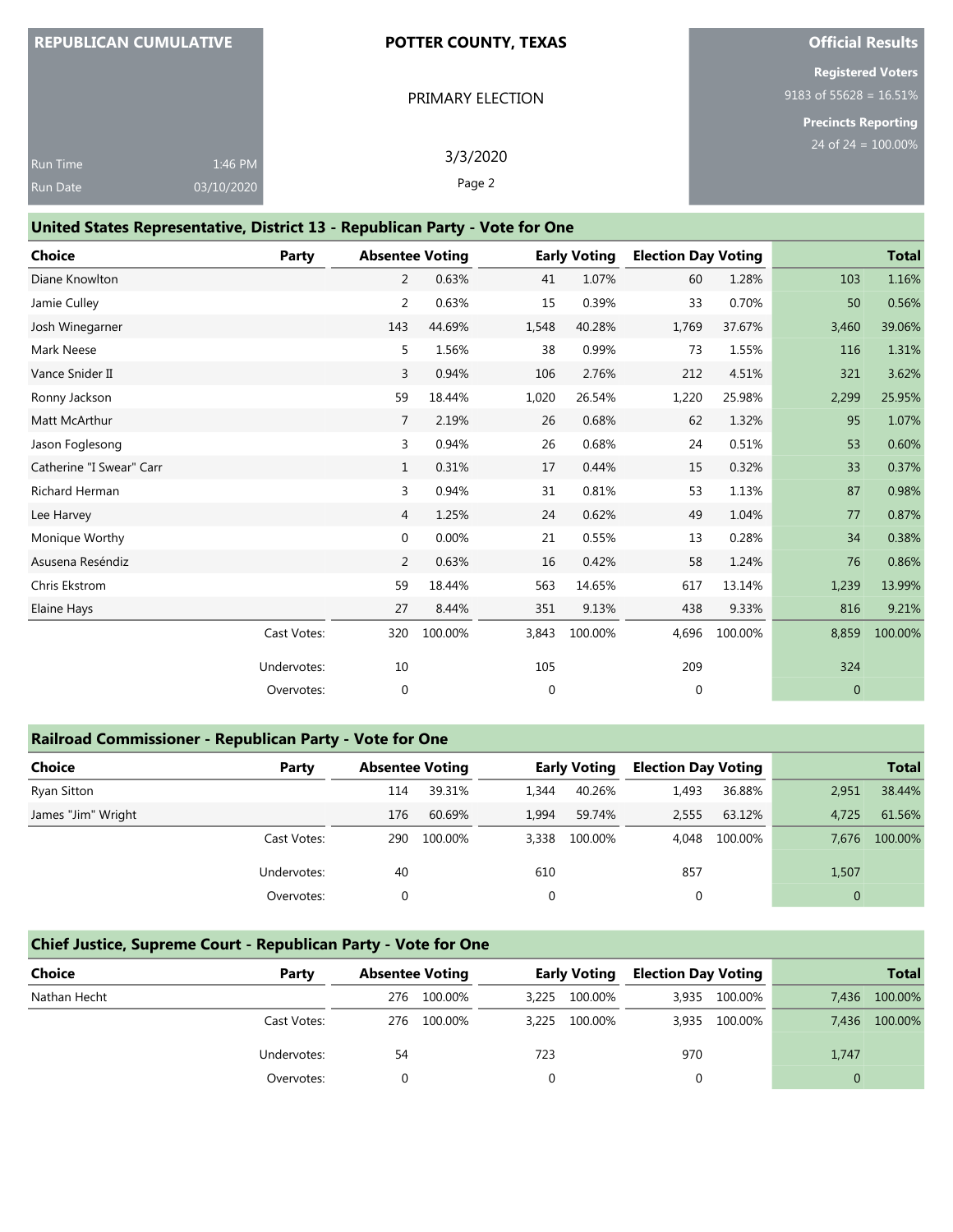| <b>REPUBLICAN CUMULATIVE</b> |  |
|------------------------------|--|
|                              |  |
|                              |  |

#### **POTTER COUNTY, TEXAS**

PRIMARY ELECTION

#### **Official Results**

**Registered Voters** 9183 of 55628 = 16.51%

**Precincts Reporting**

| <b>Run Time</b> | 1:46 PM    | 3/3/2020 | 24 of $24 = 100.00\%$ |
|-----------------|------------|----------|-----------------------|
| <b>Run Date</b> | 03/10/2020 | Page 3   |                       |

#### **Justice, Supreme Court, Place 6 - Republican Party - Vote for One**

| <b>Choice</b> | Party       | <b>Absentee Voting</b> |         | <b>Early Voting</b> |         | <b>Election Day Voting</b> |               | Total |         |
|---------------|-------------|------------------------|---------|---------------------|---------|----------------------------|---------------|-------|---------|
| Jane Bland    |             | 268                    | 100.00% | 3.159               | 100.00% |                            | 3,885 100.00% | 7,312 | 100.00% |
|               | Cast Votes: | 268                    | 100.00% | 3.159               | 100.00% |                            | 3,885 100.00% | 7,312 | 100.00% |
|               | Undervotes: | 62                     |         | 789                 |         | 1,020                      |               | 1,871 |         |
|               | Overvotes:  |                        |         | $\Omega$            |         |                            |               | 0     |         |

### **Justice, Supreme Court, Place 7 - Republican Party - Vote for One**

| <b>Choice</b> | Party       |     | <b>Absentee Voting</b> |       | <b>Early Voting</b> | <b>Election Day Voting</b> |         |       | <b>Total</b> |
|---------------|-------------|-----|------------------------|-------|---------------------|----------------------------|---------|-------|--------------|
| Jeff Boyd     |             | 271 | 100.00%                | 3,173 | 100.00%             | 3,887                      | 100.00% | 7,331 | 100.00%      |
|               | Cast Votes: | 271 | 100.00%                |       | 3,173 100.00%       | 3.887                      | 100.00% | 7,331 | 100.00%      |
|               | Undervotes: | 59  |                        | 775   |                     | 1,018                      |         | 1,852 |              |
|               | Overvotes:  |     |                        |       |                     | $\Omega$                   |         |       |              |

#### **Justice, Supreme Court, Place 8 - Republican Party - Vote for One**

| <b>Choice</b>      | Party       | <b>Absentee Voting</b> |         |     | <b>Early Voting</b> | <b>Election Day Voting</b> |               |                | <b>Total</b> |
|--------------------|-------------|------------------------|---------|-----|---------------------|----------------------------|---------------|----------------|--------------|
| <b>Brett Busby</b> |             | 267                    | 100.00% |     | 3,125 100.00%       |                            | 3,855 100.00% | 7,247          | 100.00%      |
|                    | Cast Votes: | 267                    | 100.00% |     | 3,125 100.00%       | 3,855                      | 100.00%       | 7,247          | 100.00%      |
|                    | Undervotes: | 63                     |         | 823 |                     | 1,050                      |               | 1,936          |              |
|                    | Overvotes:  |                        |         | 0   |                     | 0                          |               | $\overline{0}$ |              |
|                    |             |                        |         |     |                     |                            |               |                |              |

### **Judge, Court of Criminal Appeals, Place 3 - Republican Party - Vote for One**

| Choice          | Party       | <b>Absentee Voting</b> |         |       | <b>Early Voting</b> | <b>Election Day Voting</b> |         |          | <b>Total</b> |
|-----------------|-------------|------------------------|---------|-------|---------------------|----------------------------|---------|----------|--------------|
| Bert Richardson |             | 174                    | 60.21%  | 1,944 | 58.96%              | 2,434                      | 60.52%  | 4,552    | 59.83%       |
| Gina Parker     |             | 115                    | 39.79%  | 1,353 | 41.04%              | 1,588                      | 39.48%  | 3,056    | 40.17%       |
|                 | Cast Votes: | 289                    | 100.00% | 3.297 | 100.00%             | 4.022                      | 100.00% | 7.608    | 100.00%      |
|                 | Undervotes: | 41                     |         | 651   |                     | 883                        |         | 1,575    |              |
|                 | Overvotes:  |                        |         | 0     |                     |                            |         | $\Omega$ |              |

## **Judge, Court of Criminal Appeals, Place 4 - Republican Party - Vote for One**

| <b>Choice</b>       | Party       | <b>Absentee Voting</b> |         | <b>Early Voting</b> |         | <b>Election Day Voting</b> |               |       | <b>Total</b> |
|---------------------|-------------|------------------------|---------|---------------------|---------|----------------------------|---------------|-------|--------------|
| Kevin Patrick Yeary |             | 268                    | 100.00% | 3,115               | 100.00% |                            | 3,826 100.00% | 7,209 | 100.00%      |
|                     | Cast Votes: | 268                    | 100.00% | 3.115               | 100.00% |                            | 3,826 100.00% | 7,209 | 100.00%      |
|                     | Undervotes: | 62                     |         | 833                 |         | 1,079                      |               | 1,974 |              |
|                     | Overvotes:  |                        |         | $\Omega$            |         |                            |               | 0     |              |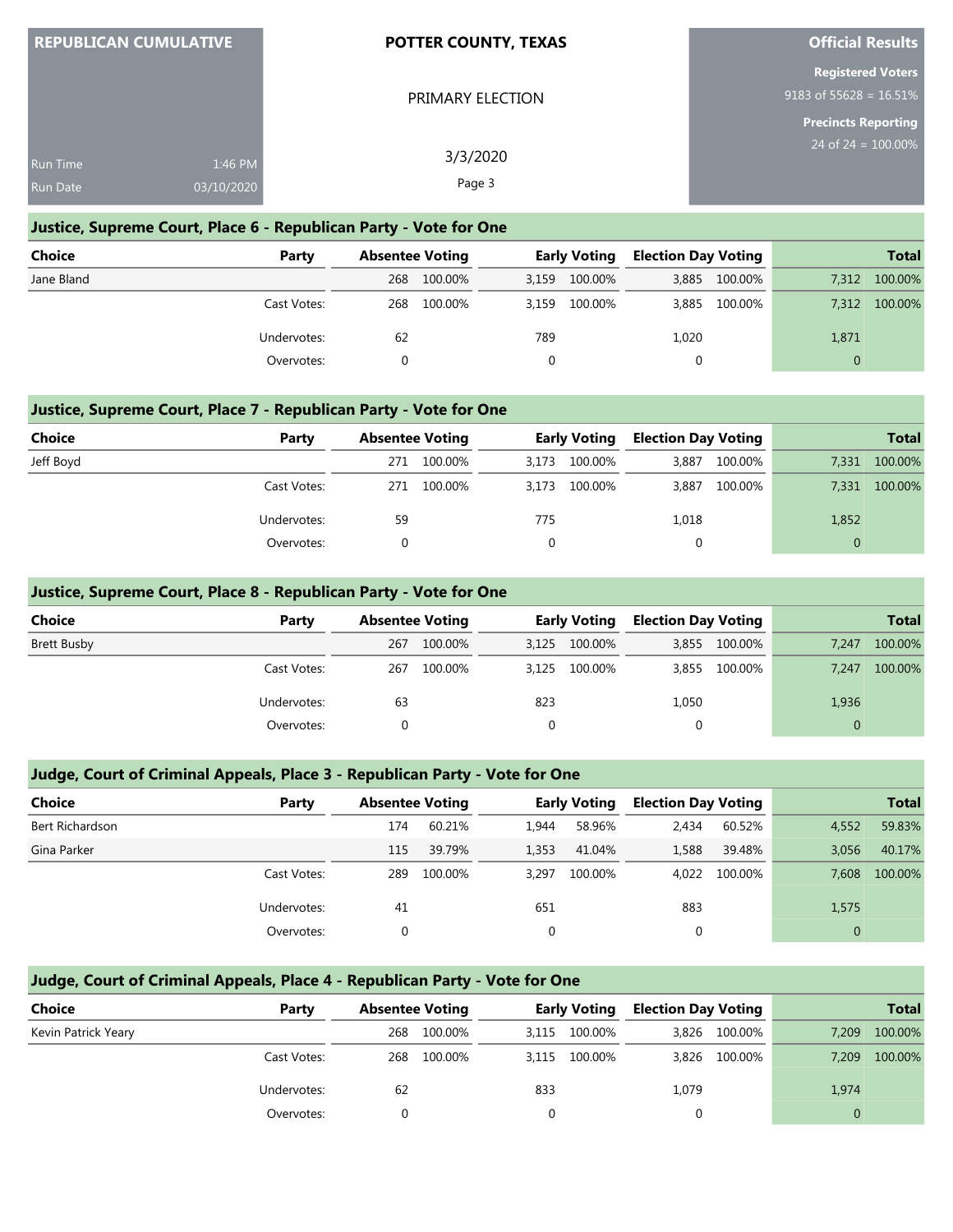| <b>REPUBLICAN CUMULATIVE</b> |                       | <b>POTTER COUNTY, TEXAS</b> | <b>Official Results</b>                               |  |  |
|------------------------------|-----------------------|-----------------------------|-------------------------------------------------------|--|--|
|                              |                       | PRIMARY ELECTION            | <b>Registered Voters</b><br>9183 of 55628 = $16.51\%$ |  |  |
| Run Time<br><b>Run Date</b>  | 1:46 PM<br>03/10/2020 | 3/3/2020<br>Page 4          | <b>Precincts Reporting</b><br>24 of $24 = 100.00\%$   |  |  |

#### **Judge, Court of Criminal Appeals, Place 9 - Republican Party - Vote for One**

| Choice       | Party       |     | <b>Absentee Voting</b> |       | <b>Early Voting</b> |       | <b>Election Day Voting</b> |       | <b>Total</b> |
|--------------|-------------|-----|------------------------|-------|---------------------|-------|----------------------------|-------|--------------|
| David Newell |             | 267 | 100.00%                | 3,110 | 100.00%             | 3,810 | 100.00%                    | 7,187 | 100.00%      |
|              | Cast Votes: | 267 | 100.00%                | 3.110 | 100.00%             | 3,810 | 100.00%                    | 7,187 | 100.00%      |
|              | Undervotes: | 63  |                        | 838   |                     | 1,095 |                            | 1,996 |              |
|              | Overvotes:  |     |                        |       |                     |       |                            |       |              |

#### **Member, State Board of Education, District 15 - Republican Party - Vote for One**

| <b>Choice</b> | Party       |     | <b>Absentee Voting</b> |       | <b>Early Voting</b> | <b>Election Day Voting</b> |         |          | <b>Total</b> |
|---------------|-------------|-----|------------------------|-------|---------------------|----------------------------|---------|----------|--------------|
| Jay Johnson   |             | 261 | 100.00%                | 3,125 | 100.00%             | 3,833                      | 100.00% | 7.219    | 100.00%      |
|               | Cast Votes: | 261 | 100.00%                |       | 3.125 100.00%       | 3,833                      | 100.00% | 7.219    | 100.00%      |
|               | Undervotes: | 69  |                        | 823   |                     | 1,072                      |         | 1,964    |              |
|               | Overvotes:  |     |                        |       |                     |                            |         | $\Omega$ |              |

#### **State Representative, District 87 - Republican Party - Vote for One**

| <b>Choice</b> | Party       | <b>Absentee Voting</b> |         |       | <b>Early Voting</b> | <b>Election Day Voting</b> |         |          | <b>Total</b> |
|---------------|-------------|------------------------|---------|-------|---------------------|----------------------------|---------|----------|--------------|
| Four Price    |             | 279                    | 100.00% |       | 3,542 100.00%       | 4.273                      | 100.00% | 8.094    | 100.00%      |
|               | Cast Votes: | 279                    | 100.00% | 3,542 | 100.00%             | 4.273                      | 100.00% | 8.094    | 100.00%      |
|               | Undervotes: | 51                     |         | 406   |                     | 632                        |         | 1,089    |              |
|               | Overvotes:  |                        |         |       |                     | 0                          |         | $\Omega$ |              |

#### **Chief Justice, 7th Court of Appeals District - Republican Party - Vote for One**

| <b>Choice</b> | Party       | <b>Absentee Voting</b> |         |       | Early Voting | <b>Election Day Voting</b> |               |          | <b>Total</b> |
|---------------|-------------|------------------------|---------|-------|--------------|----------------------------|---------------|----------|--------------|
| Brian Quinn   |             | 255                    | 100.00% | 3.160 | 100.00%      |                            | 3,855 100.00% | 7.270    | 100.00%      |
|               | Cast Votes: | 255                    | 100.00% | 3,160 | 100.00%      |                            | 3,855 100.00% | 7.270    | 100.00%      |
|               | Undervotes: | 75                     |         | 788   |              | 1,050                      |               | 1,913    |              |
|               | Overvotes:  |                        |         | 0     |              |                            |               | $\Omega$ |              |

### **Justice, 7th Court of Appeals District, Place 4 - Republican Party - Vote for One**

| Choice       | Party       | <b>Absentee Voting</b> |         |       | <b>Early Voting</b> | <b>Election Day Voting</b> |         |       | <b>Total</b> |
|--------------|-------------|------------------------|---------|-------|---------------------|----------------------------|---------|-------|--------------|
| Steven Denny |             | 144                    | 53.33%  | 2.256 | 66.53%              | 2,917                      | 71.15%  | 5,317 | 68.51%       |
| Larry Doss   |             | 126                    | 46.67%  | 1,135 | 33.47%              | 1,183                      | 28.85%  | 2.444 | 31.49%       |
|              | Cast Votes: | 270                    | 100.00% | 3,391 | 100.00%             | 4.100                      | 100.00% | 7.761 | 100.00%      |
|              | Undervotes: | 60                     |         | 557   |                     | 805                        |         | 1,422 |              |
|              | Overvotes:  |                        |         | 0     |                     |                            |         |       |              |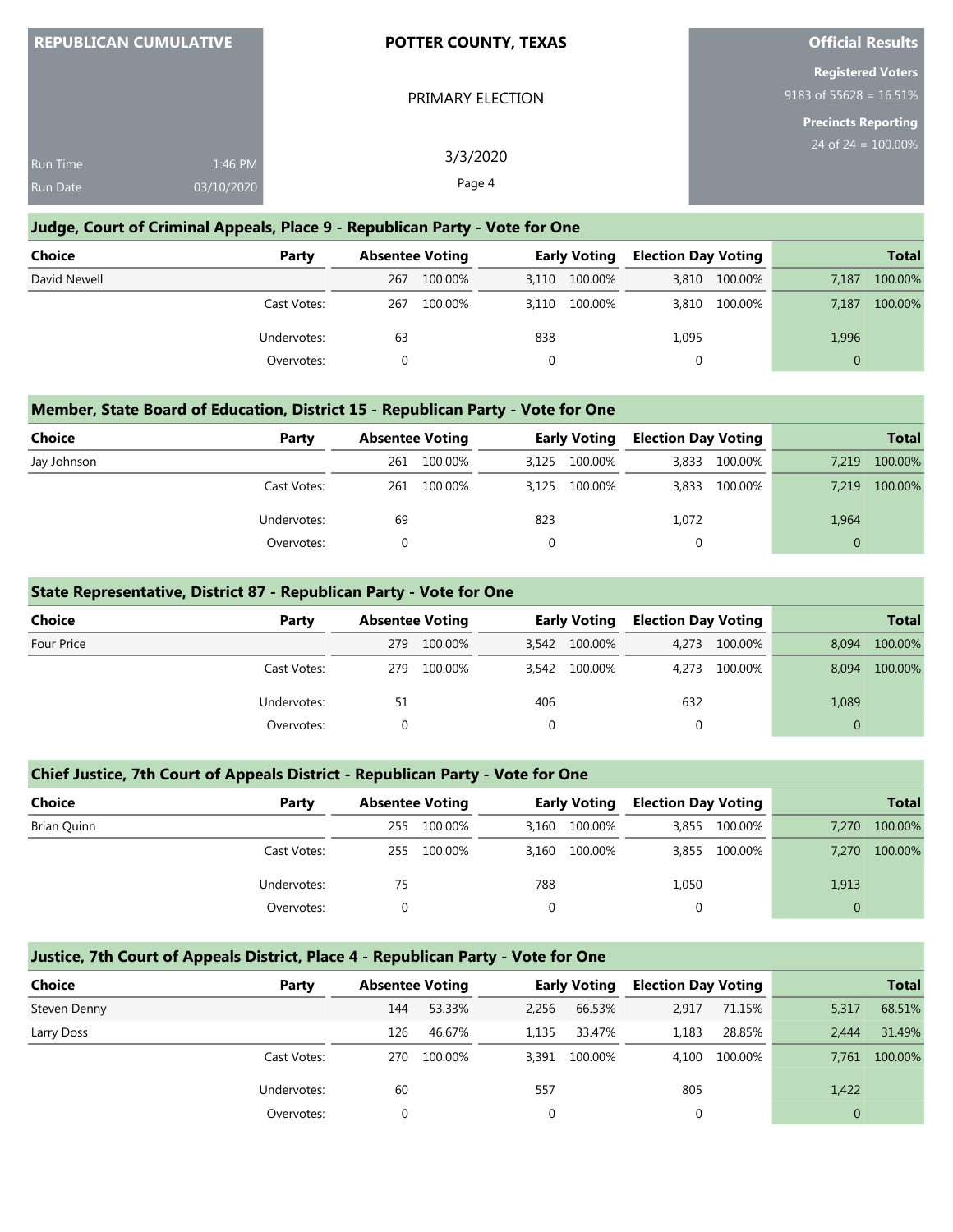| <b>REPUBLICAN CUMULATIVE</b> |                       | <b>POTTER COUNTY, TEXAS</b> | <b>Official Results</b>                               |
|------------------------------|-----------------------|-----------------------------|-------------------------------------------------------|
|                              |                       | PRIMARY ELECTION            | <b>Registered Voters</b><br>9183 of 55628 = $16.51\%$ |
| Run Time<br><b>Run Date</b>  | 1:46 PM<br>03/10/2020 | 3/3/2020<br>Page 5          | <b>Precincts Reporting</b><br>24 of $24 = 100.00\%$   |
|                              |                       |                             |                                                       |

#### **District Judge, 108th Judicial District - Republican Party - Vote for One**

<u>REPUBLICAN CUMULATION CUMULATION CUMULATION CUMULATION CUMULATION CUMULATION CUMULATION CUMULATION CUMULATION CU</u>

| <b>Choice</b> | Party       | <b>Absentee Voting</b> |         |     | <b>Early Voting</b> | <b>Election Day Voting</b> |         |          | <b>Total</b> |
|---------------|-------------|------------------------|---------|-----|---------------------|----------------------------|---------|----------|--------------|
| Doug Woodburn |             | 251                    | 100.00% |     | 3,252 100.00%       | 3.919                      | 100.00% | 7.422    | 100.00%      |
|               | Cast Votes: | 251                    | 100.00% |     | 3,252 100.00%       | 3.919                      | 100.00% | 7.422    | 100.00%      |
|               | Undervotes: | 79                     |         | 696 |                     | 986                        |         | 1,761    |              |
|               | Overvotes:  |                        |         |     |                     | 0                          |         | $\Omega$ |              |

#### **District Attorney, 47th Judicial District - Republican Party - Vote for One**

| Choice          | Party       |     | <b>Absentee Voting</b> |       | <b>Early Voting</b> | <b>Election Day Voting</b> |         |       | <b>Total</b> |
|-----------------|-------------|-----|------------------------|-------|---------------------|----------------------------|---------|-------|--------------|
| Randall C. Sims |             | 257 | 100.00%                | 3,285 | 100.00%             | 3,968                      | 100.00% | 7,510 | 100.00%      |
|                 | Cast Votes: | 257 | 100.00%                | 3.285 | 100.00%             | 3.968                      | 100.00% | 7.510 | 100.00%      |
|                 | Undervotes: | 73  |                        | 663   |                     | 937                        |         | 1,673 |              |
|                 | Overvotes:  |     |                        |       |                     |                            |         |       |              |

#### **County Attorney - Republican Party - Vote for One**

| <b>Choice</b> | Party       | <b>Absentee Voting</b> |         | <b>Early Voting</b> |         | <b>Election Day Voting</b> |         |          | <b>Total</b> |
|---------------|-------------|------------------------|---------|---------------------|---------|----------------------------|---------|----------|--------------|
| Scott Brumley |             | 259                    | 100.00% | 3.242               | 100.00% | 3.927                      | 100.00% | 7.428    | 100.00%      |
|               | Cast Votes: | 259                    | 100.00% | 3.242               | 100.00% | 3.927                      | 100.00% | 7,428    | 100.00%      |
|               | Undervotes: | 71                     |         | 706                 |         | 978                        |         | 1,755    |              |
|               | Overvotes:  |                        |         |                     |         |                            |         | $\Omega$ |              |

#### **Sheriff - Republican Party - Vote for One**

| <b>Choice</b> | Party       | <b>Absentee Voting</b> |         |       | <b>Early Voting</b> | <b>Election Day Voting</b> |         |          | <b>Total</b> |
|---------------|-------------|------------------------|---------|-------|---------------------|----------------------------|---------|----------|--------------|
| Brian Thomas  |             | 267                    | 100.00% | 3.423 | 100.00%             | 4.121                      | 100.00% | 7.811    | 100.00%      |
|               | Cast Votes: | 267                    | 100.00% | 3,423 | 100.00%             | 4.121                      | 100.00% | 7.811    | 100.00%      |
|               | Undervotes: | 63                     |         | 525   |                     | 784                        |         | 1,372    |              |
|               | Overvotes:  |                        |         | 0     |                     | 0                          |         | $\Omega$ |              |

## **County Tax Assessor-Collector - Republican Party - Vote for One**

| <b>Choice</b> | Party       |     | <b>Absentee Voting</b> |       | <b>Early Voting</b> |     | <b>Election Day Voting</b> |       | <b>Total</b> |
|---------------|-------------|-----|------------------------|-------|---------------------|-----|----------------------------|-------|--------------|
| Sherri Aylor  |             | 257 | 100.00%                | 3,335 | 100.00%             |     | 4,013 100.00%              | 7.605 | 100.00%      |
|               | Cast Votes: | 257 | 100.00%                | 3.335 | 100.00%             |     | 4,013 100.00%              | 7.605 | 100.00%      |
|               | Undervotes: | 73  |                        | 613   |                     | 892 |                            | 1,578 |              |
|               | Overvotes:  |     |                        |       |                     |     |                            |       |              |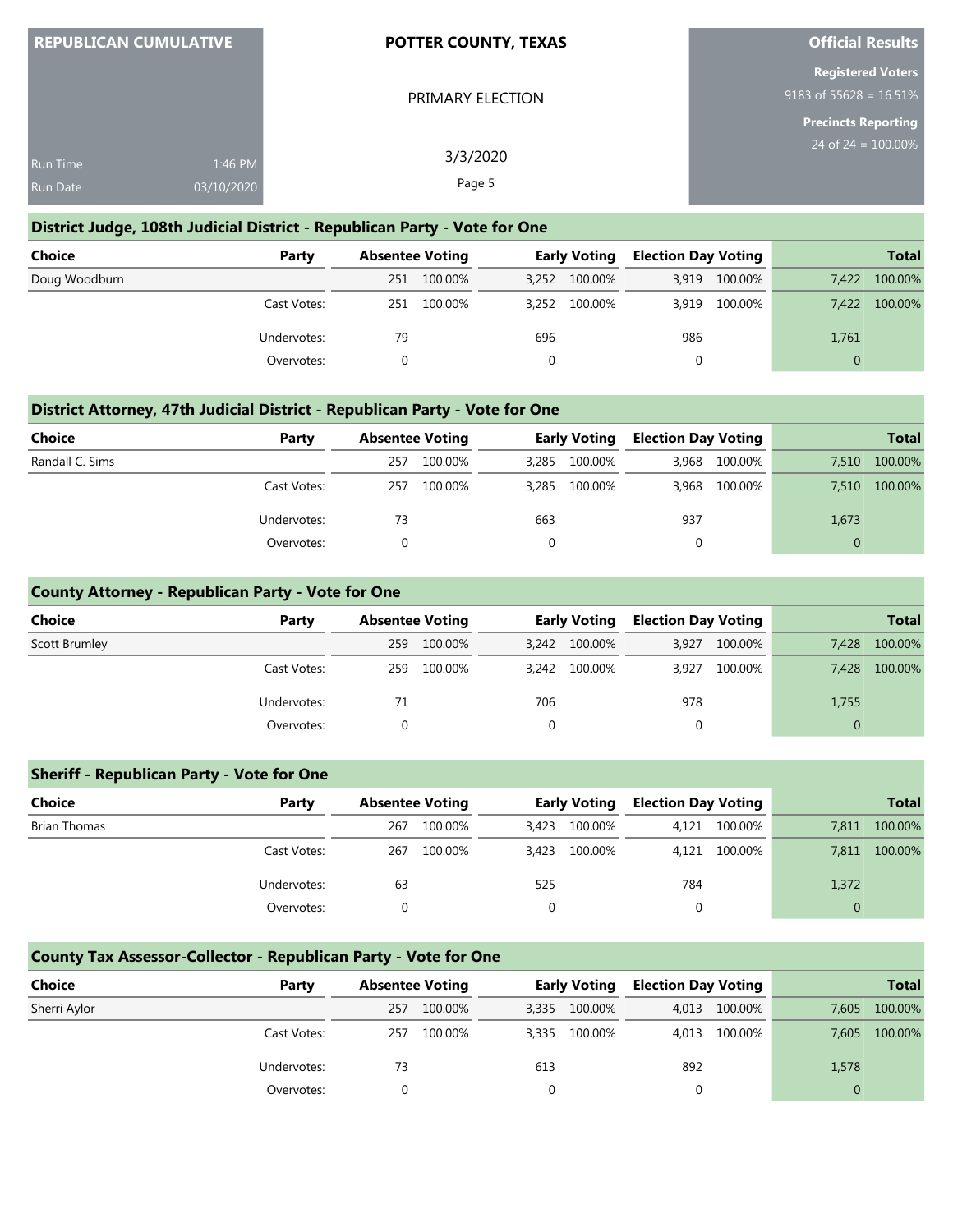| <b>REPUBLICAN CUMULATIVE</b> |            | <b>POTTER COUNTY, TEXAS</b> | <b>Official Results</b>                               |
|------------------------------|------------|-----------------------------|-------------------------------------------------------|
|                              |            | PRIMARY ELECTION            | <b>Registered Voters</b><br>9183 of 55628 = $16.51\%$ |
|                              |            |                             | <b>Precincts Reporting</b><br>$24$ of 24 = 100.00%    |
| Run Time                     | 1:46 PM    | 3/3/2020                    |                                                       |
| <b>Run Date</b>              | 03/10/2020 | Page 6                      |                                                       |

#### **County Commissioner, Precinct No. 1 - Republican Party - Vote for One**

| <b>Choice</b>   | Party       | <b>Absentee Voting</b> |         |       | <b>Early Voting</b> | <b>Election Day Voting</b> |         |          | <b>Total</b> |
|-----------------|-------------|------------------------|---------|-------|---------------------|----------------------------|---------|----------|--------------|
| H.R. Sqt. Kelly |             | 97                     | 82.91%  | 1.143 | 81.24%              | 1.159                      | 81.97%  | 2,399    | 81.65%       |
| Ayvrie Dixon    |             | 20                     | 17.09%  | 264   | 18.76%              | 255                        | 18.03%  | 539      | 18.35%       |
|                 | Cast Votes: | 117                    | 100.00% | 1.407 | 100.00%             | 1.414                      | 100.00% | 2.938    | 100.00%      |
|                 | Undervotes: | 33                     |         | 120   |                     | 180                        |         | 333      |              |
|                 | Overvotes:  |                        |         |       |                     |                            |         | $\Omega$ |              |

#### **County Commissioner, Precinct No. 3 - Republican Party - Vote for One**

| <b>Choice</b>         | Party       | <b>Absentee Voting</b> |         |              | <b>Early Voting</b> | <b>Election Day Voting</b> |         |              | <b>Total</b> |
|-----------------------|-------------|------------------------|---------|--------------|---------------------|----------------------------|---------|--------------|--------------|
| George Buchenau Jr.   |             | 21                     | 18.58%  | 209          | 12.37%              | 207                        | 8.86%   | 437          | 10.56%       |
| <b>Brian Moore</b>    |             | 20                     | 17.70%  | 499          | 29.53%              | 666                        | 28.50%  | 1,185        | 28.62%       |
| John Coffee           |             | 60                     | 53.10%  | 910          | 53.85%              | 1,323                      | 56.61%  | 2,293        | 55.39%       |
| <b>Walter Goodwin</b> |             | 12                     | 10.62%  | 72           | 4.26%               | 141                        | 6.03%   | 225          | 5.43%        |
|                       | Cast Votes: | 113                    | 100.00% | 1.690        | 100.00%             | 2,337                      | 100.00% | 4.140        | 100.00%      |
|                       | Undervotes: | 17                     |         | 173          |                     | 283                        |         | 473          |              |
|                       | Overvotes:  | 0                      |         | $\mathbf{0}$ |                     | $\mathbf 0$                |         | $\mathbf{0}$ |              |

#### **Constable, Precinct No. 1 - Republican Party - Vote for One**

| Choice       | Party       |     | <b>Absentee Voting</b> |       | <b>Early Voting</b> |     | <b>Election Day Voting</b> |       | <b>Total</b> |
|--------------|-------------|-----|------------------------|-------|---------------------|-----|----------------------------|-------|--------------|
| Darryl Wertz |             | 103 | 100.00%                | 1.194 | 100.00%             |     | 1,226 100.00%              | 2,523 | 100.00%      |
|              | Cast Votes: | 103 | 100.00%                | 1.194 | 100.00%             |     | 1,226 100.00%              | 2,523 | 100.00%      |
|              | Undervotes: | 47  |                        | 333   |                     | 368 |                            | 748   |              |
|              | Overvotes:  |     |                        |       |                     |     |                            |       |              |

### **Constable, Precinct No. 2 - Republican Party - Vote for One**

| <b>Choice</b> | Party       | <b>Absentee Voting</b> |         |     | <b>Early Voting</b> | <b>Election Day Voting</b> |             |     | <b>Total</b> |
|---------------|-------------|------------------------|---------|-----|---------------------|----------------------------|-------------|-----|--------------|
| Zack Coleman  |             | 24                     | 100.00% | 269 | 100.00%             |                            | 270 100.00% | 563 | 100.00%      |
|               | Cast Votes: | 24                     | 100.00% | 269 | 100.00%             | 270                        | 100.00%     | 563 | 100.00%      |
|               | Undervotes: |                        |         | 79  |                     | 104                        |             | 186 |              |
|               | Overvotes:  |                        |         |     |                     |                            |             |     |              |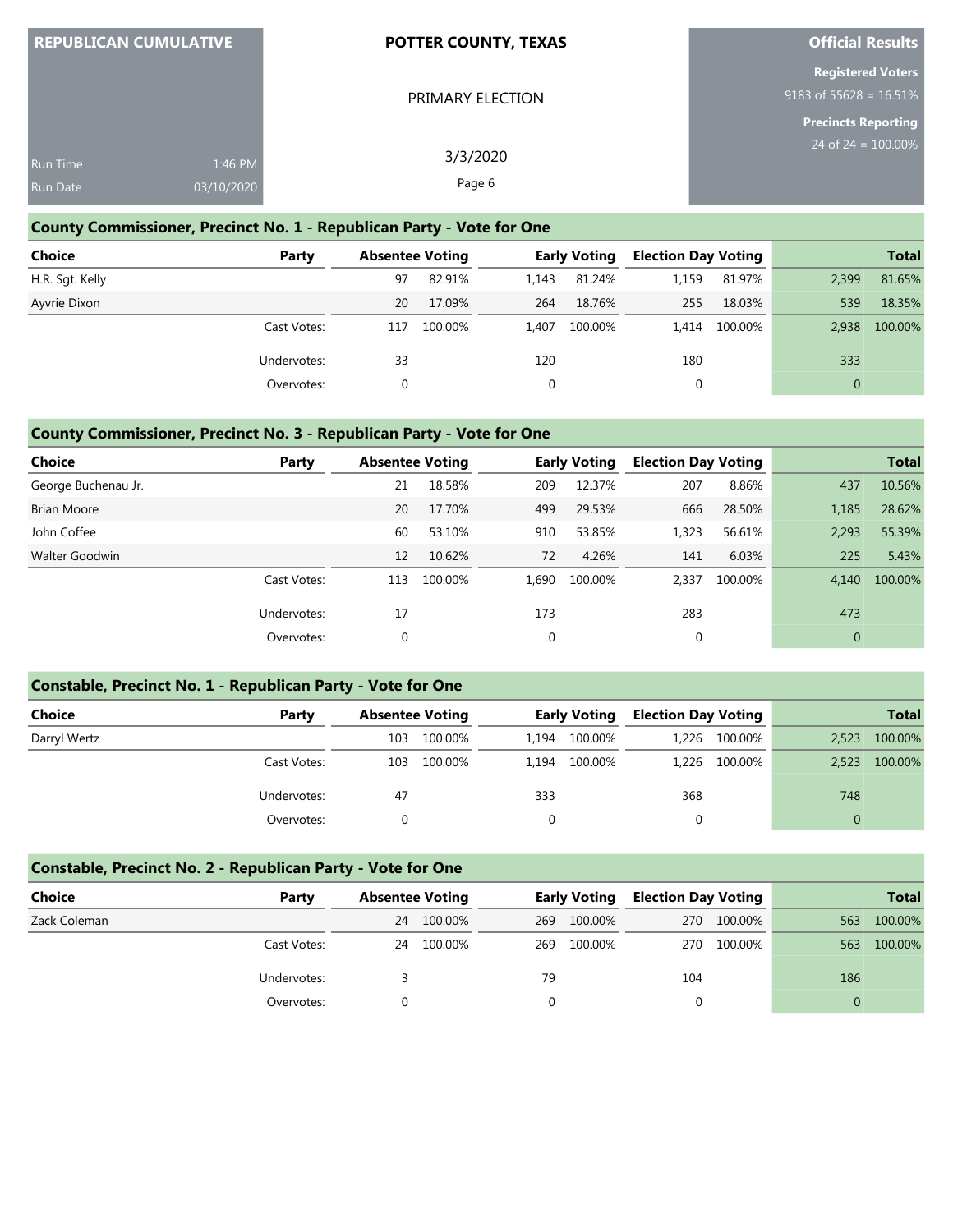| <b>REPUBLICAN CUMULATIVE</b> |
|------------------------------|
|------------------------------|

#### **POTTER COUNTY, TEXAS**

PRIMARY ELECTION

## **Official Results**

**Registered Voters** 9183 of 55628 = 16.51%

**Precincts Reporting**

 $.00%$ 

| <b>Run Time</b> |                       | 3/3/2020 | $24$ of $24 = 100$ |
|-----------------|-----------------------|----------|--------------------|
| Run Date        | 1:46 PM<br>03/10/2020 | Page 7   |                    |

## **Constable, Precinct No. 3 - Republican Party - Vote for One**

| <b>Choice</b> | Party       | <b>Absentee Voting</b> |         | <b>Early Voting</b> |               | <b>Election Day Voting</b> |               |          | <b>Total</b> |
|---------------|-------------|------------------------|---------|---------------------|---------------|----------------------------|---------------|----------|--------------|
| Chip Parker   |             | 97                     | 100.00% | 1.496               | 100.00%       | 2.096                      | 100.00%       | 3.689    | 100.00%      |
|               | Cast Votes: | 97                     | 100.00% |                     | 1.496 100.00% |                            | 2,096 100.00% | 3,689    | 100.00%      |
|               | Undervotes: | 33                     |         | 367                 |               | 524                        |               | 924      |              |
|               | Overvotes:  |                        |         |                     |               | 0                          |               | $\Omega$ |              |

#### **Constable, Precinct No. 4 - Republican Party - Vote for One**

| <b>Choice</b> | Party       | <b>Absentee Voting</b> |         |     | <b>Early Voting</b> | <b>Election Day Voting</b> |         |              | <b>Total</b> |
|---------------|-------------|------------------------|---------|-----|---------------------|----------------------------|---------|--------------|--------------|
| Norman Dowlen |             |                        | 36.84%  | 79  | 45.14%              | 123                        | 48.05%  | 209          | 46.44%       |
| Kerry Haney   |             | 12                     | 63.16%  | 96  | 54.86%              | 133                        | 51.95%  | 241          | 53.56%       |
|               | Cast Votes: | 19                     | 100.00% | 175 | 100.00%             | 256                        | 100.00% | 450          | 100.00%      |
|               | Undervotes: | 4                      |         | 35  |                     | 61                         |         | 100          |              |
|               | Overvotes:  | 0                      |         |     |                     | 0                          |         | $\mathbf{0}$ |              |

#### **County Chairman - Republican Party - Vote for One**

| <b>Choice</b> | Party       |     | <b>Absentee Voting</b> |       | <b>Early Voting</b> |       | <b>Election Day Voting</b> |       | <b>Total</b> |
|---------------|-------------|-----|------------------------|-------|---------------------|-------|----------------------------|-------|--------------|
| Dan Rogers    |             | 244 | 100.00%                | 3.133 | 100.00%             |       | 3,810 100.00%              | 7,187 | 100.00%      |
|               | Cast Votes: | 244 | 100.00%                | 3,133 | 100.00%             | 3,810 | 100.00%                    | 7,187 | 100.00%      |
|               | Undervotes: | 86  |                        | 815   |                     | 1,095 |                            | 1,996 |              |
|               | Overvotes:  |     |                        |       |                     |       |                            |       |              |

#### **Proposition 1 - Republican Party - Yes or No**

| Choice    | Party       | <b>Absentee Voting</b> |         |             | <b>Early Voting</b> | <b>Election Day Voting</b> |         |              | <b>Total</b> |
|-----------|-------------|------------------------|---------|-------------|---------------------|----------------------------|---------|--------------|--------------|
| Yes       |             | 266                    | 84.44%  | 3,360       | 87.82%              | 4,173                      | 87.26%  | 7,799        | 87.40%       |
| <b>No</b> |             | 49                     | 15.56%  | 466         | 12.18%              | 609                        | 12.74%  | 1,124        | 12.60%       |
|           | Cast Votes: | 315                    | 100.00% | 3.826       | 100.00%             | 4,782                      | 100.00% | 8,923        | 100.00%      |
|           | Undervotes: | 15                     |         | 122         |                     | 123                        |         | 260          |              |
|           | Overvotes:  |                        |         | $\mathbf 0$ |                     |                            |         | $\mathbf{0}$ |              |

#### **Proposition 2 - Republican Party - Yes or No**

| <b>Choice</b> | Party       | <b>Absentee Voting</b> |         |          | <b>Early Voting</b> | <b>Election Day Voting</b> |         |       | <b>Total</b> |
|---------------|-------------|------------------------|---------|----------|---------------------|----------------------------|---------|-------|--------------|
| Yes           |             | 258                    | 82.17%  | 3,248    | 84.69%              | 4,016                      | 84.12%  | 7,522 | 84.30%       |
| No            |             | 56                     | 17.83%  | 587      | 15.31%              | 758                        | 15.88%  | 1.401 | 15.70%       |
|               | Cast Votes: | 314                    | 100.00% | 3,835    | 100.00%             | 4.774                      | 100.00% | 8,923 | 100.00%      |
|               | Undervotes: | 16                     |         | 113      |                     | 131                        |         | 260   |              |
|               | Overvotes:  |                        |         | $\Omega$ |                     |                            |         |       |              |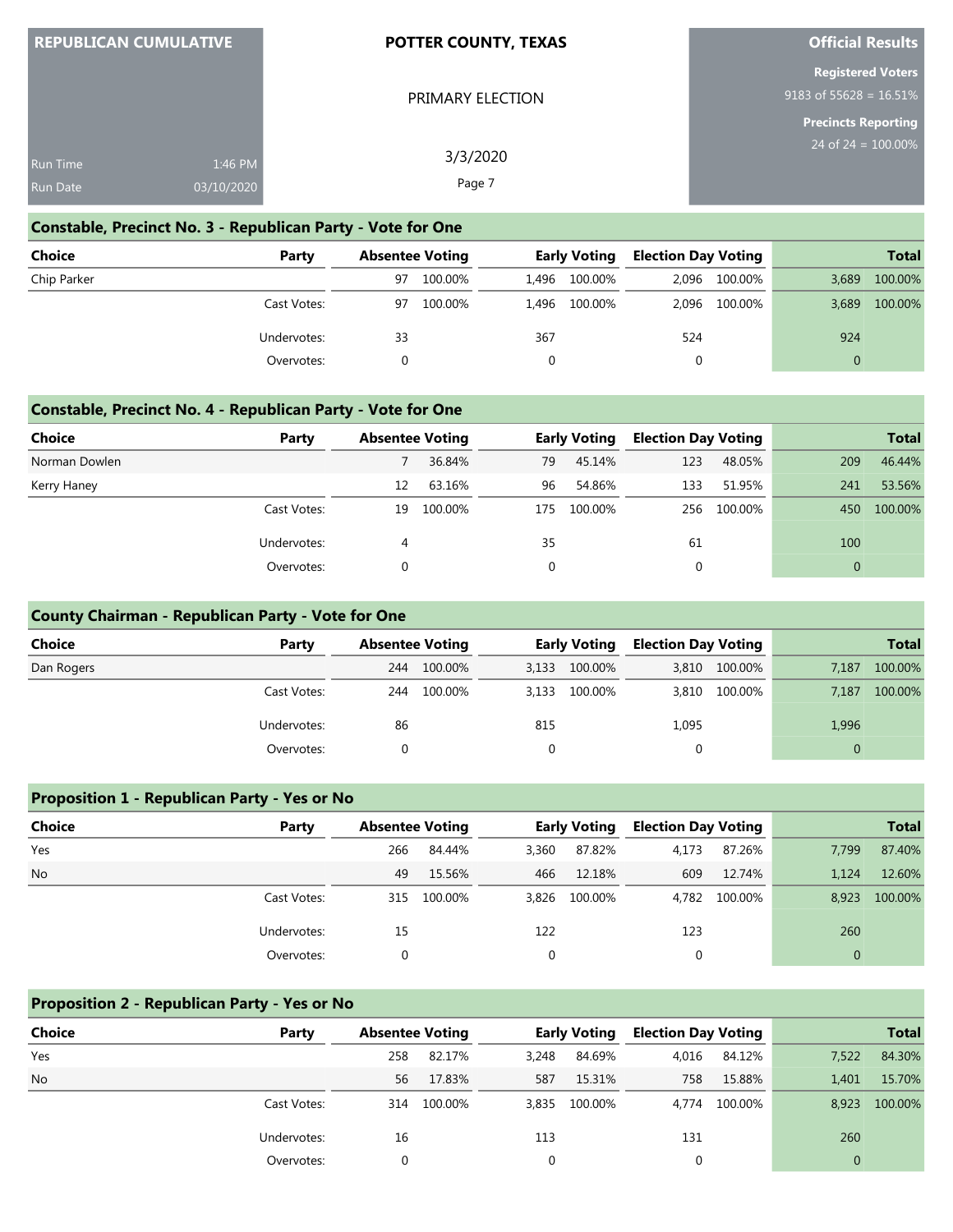| <b>REPUBLICAN CUMULATIVE</b> |            | <b>POTTER COUNTY, TEXAS</b> | <b>Official Results</b>                               |  |  |
|------------------------------|------------|-----------------------------|-------------------------------------------------------|--|--|
|                              |            | PRIMARY ELECTION            | <b>Registered Voters</b><br>9183 of 55628 = $16.51\%$ |  |  |
| <b>Run Time</b>              | 1:46 PM    | 3/3/2020<br>Page 8          | <b>Precincts Reporting</b><br>24 of $24 = 100.00\%$   |  |  |
| <b>Run Date</b>              | 03/10/2020 |                             |                                                       |  |  |

**Official Results**

### **Proposition 3 - Republican Party - Yes or No**

**REPUBLICAN CUMULATIVE** 

| <b>Choice</b> | Party       | <b>Absentee Voting</b> |         |       | <b>Early Voting</b> | <b>Election Day Voting</b> |         |          | <b>Total</b> |
|---------------|-------------|------------------------|---------|-------|---------------------|----------------------------|---------|----------|--------------|
| Yes           |             | 303                    | 95.58%  | 3,550 | 93.82%              | 4,415                      | 93.56%  | 8,268    | 93.74%       |
| <b>No</b>     |             | 14                     | 4.42%   | 234   | 6.18%               | 304                        | 6.44%   | 552      | 6.26%        |
|               | Cast Votes: | 317                    | 100.00% | 3.784 | 100.00%             | 4.719                      | 100.00% | 8,820    | 100.00%      |
|               | Undervotes: | 13                     |         | 164   |                     | 186                        |         | 363      |              |
|               | Overvotes:  |                        |         |       |                     | 0                          |         | $\Omega$ |              |

## **Proposition 4 - Republican Party - Yes or No**

| <b>Choice</b> | Party       | <b>Absentee Voting</b> |         |             | <b>Early Voting</b> | <b>Election Day Voting</b> |         |              | <b>Total</b> |
|---------------|-------------|------------------------|---------|-------------|---------------------|----------------------------|---------|--------------|--------------|
| Yes           |             | 301                    | 95.56%  | 3,594       | 94.60%              | 4,491                      | 94.55%  | 8,386        | 94.61%       |
| <b>No</b>     |             | 14                     | 4.44%   | 205         | 5.40%               | 259                        | 5.45%   | 478          | 5.39%        |
|               | Cast Votes: | 315                    | 100.00% | 3.799       | 100.00%             | 4.750                      | 100.00% | 8.864        | 100.00%      |
|               | Undervotes: | 11                     |         | 149         |                     | 155                        |         | 315          |              |
|               | Overvotes:  |                        |         | $\mathbf 0$ |                     | 0                          |         | $\mathbf{0}$ |              |

### **Proposition 5 - Republican Party - Yes or No**

| Choice    | Party       | <b>Absentee Voting</b> |         |          | <b>Early Voting</b> | <b>Election Day Voting</b> |               |              | <b>Total</b> |
|-----------|-------------|------------------------|---------|----------|---------------------|----------------------------|---------------|--------------|--------------|
| Yes       |             | 271                    | 87.99%  | 3,414    | 90.06%              | 4,278                      | 90.73%        | 7,963        | 90.34%       |
| <b>No</b> |             | 37                     | 12.01%  | 377      | 9.94%               | 437                        | 9.27%         | 851          | 9.66%        |
|           | Cast Votes: | 308                    | 100.00% | 3.791    | 100.00%             |                            | 4,715 100.00% | 8.814        | 100.00%      |
|           | Undervotes: | 18                     |         | 157      |                     | 190                        |               | 365          |              |
|           | Overvotes:  |                        |         | $\Omega$ |                     | 0                          |               | $\mathbf{0}$ |              |

### **Proposition 6 - Republican Party - Yes or No**

| <b>Choice</b> | Party       | <b>Absentee Voting</b> |         |       | <b>Early Voting</b> | <b>Election Day Voting</b> |               |          | <b>Total</b> |
|---------------|-------------|------------------------|---------|-------|---------------------|----------------------------|---------------|----------|--------------|
| Yes           |             | 302                    | 95.87%  | 3,574 | 94.33%              | 4,464                      | 94.56%        | 8,340    | 94.50%       |
| <b>No</b>     |             | 13                     | 4.13%   | 215   | 5.67%               | 257                        | 5.44%         | 485      | 5.50%        |
|               | Cast Votes: | 315                    | 100.00% | 3.789 | 100.00%             |                            | 4,721 100.00% | 8,825    | 100.00%      |
|               | Undervotes: | 11                     |         | 159   |                     | 184                        |               | 354      |              |
|               | Overvotes:  |                        |         |       |                     |                            |               | $\Omega$ |              |